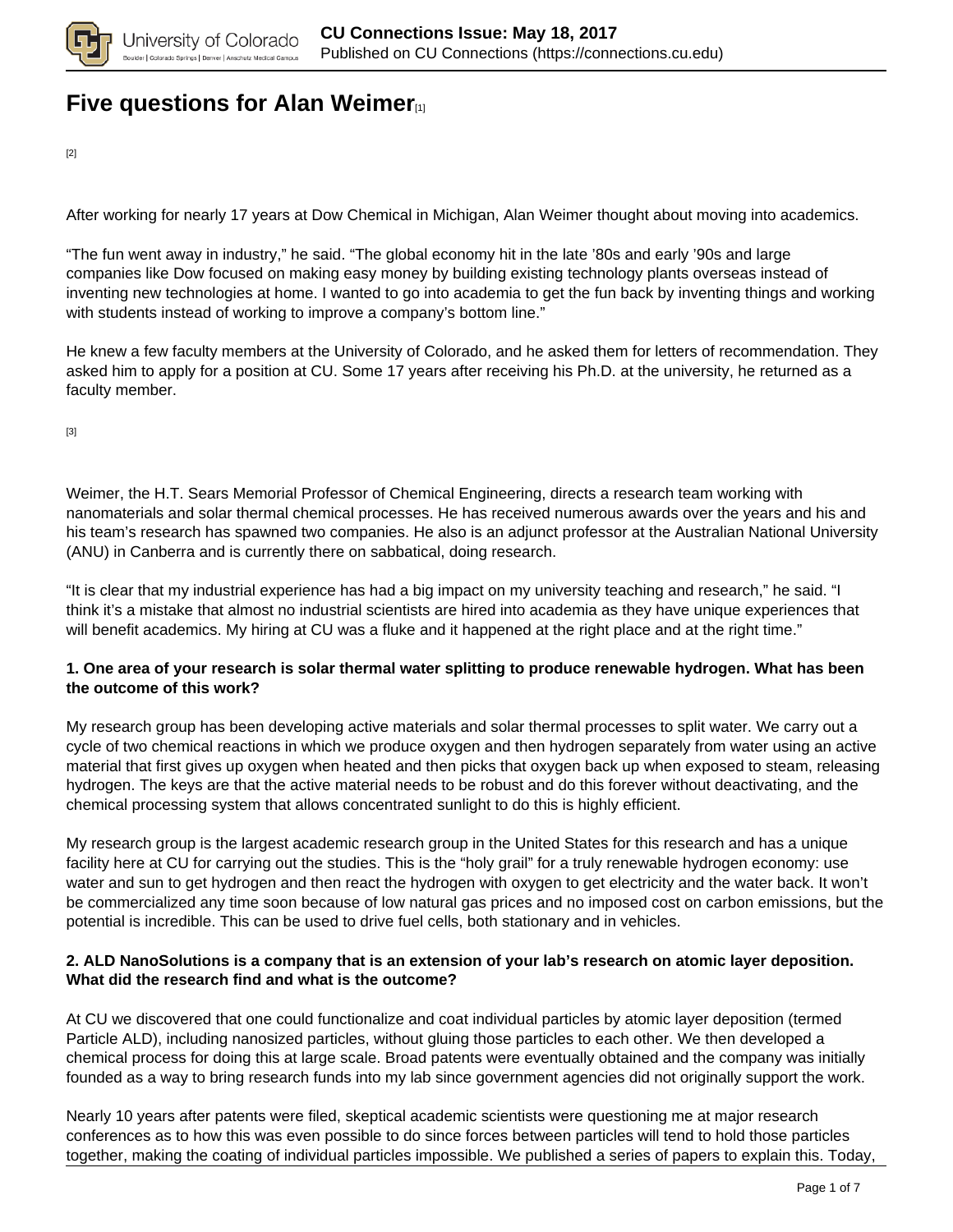

the scientific community has bought in and the industrial world has taken note. This is the lowest-cost process to make particles of this kind with a nanofilm since almost no chemicals are wasted in the process.

Two of the most beneficial and cost-effective applications are in protecting LED-based active particles from deactivating in the presence of moisture and allowing Li-ion battery materials to charge and discharge many more times at high energy than they could without the films (improving lifetime). For the LEDs in particular, one can achieve the same brightness for ALD-coated materials using maybe 75 percent to 80 percent of the energy required as one would using the competing method for protecting the active materials. It is a huge energy saver and has a substantial performance-to-cost benefit. I think we will see both of these applications commercialized extensively over the next few years. Many others will follow.

I'm proud of the fact that we have been able to develop a "platform technology" with many applications from the basic science research in a university lab. ALD NanoSolutions is the commercial technology leader and employer of many CU students who developed this kind of research in the lab.

#### **3. What other research or areas of study interest you?**

My interest has always been to try and be first in a field knowing that funding might be difficult as one has to crack the barrier of skepticism (i.e. being told "it can't be done," so, "no funding for you"). I consider that an incredible opportunity if I understand the fundamental scientific aspects well enough to know in fact that it can be done. I try to avoid crowded fields like photovoltaics, fuel cells and even batteries. I think that there is a lot of opportunity in advanced ceramic materials for chemical engineers with applications in nuclear engineering, 3-D printing, water purification and even cement – clearly an area with not much research going on.

#### **4. You have won numerous awards and have numerous achievements. Is there one or two for which you are most proud?**

This is probably surprising to readers: I'm most proud of being named Distinguished Alumnus of my high school back in Youngstown, Ohio, and being able to present at their "Honors Assembly." That plaque sits at the top of my wall, and yet this kind of recognition is not normally included in a professional resume.

My father had an eighth-grade education and worked as a laborer for U.S. Steel in Youngstown. My mother was a stayat-home mom. I was 11 or 12 years old when my father was laid off in the mid-1960s. He then worked three part-time jobs to make ends meet until he finally landed as a truck driver. I will never forget the despair that set in. Although he never had the education himself, he always told me that the path to success – "The American Dream" -- is through hard work and education. When I look at that plaque, I remember him and what he went through to provide for us and the motivation that he instilled in me to succeed.

#### **5. Do you have a favorite item or artifact that you keep in your office, and if so, what is the item and what is the story behind it?**

There is a photo of me standing beside a unique chemical reactor at the Dow Chemical Company and an insert in the photo of the building that housed that reactor. I spent 10 years of my Dow career having the honor to work with a great group of scientists and engineers and to have been able to invent that process from a concept – a lab curiosity, through process development, and finally to a commercial plant.

I was almost let go by Dow because I was a maverick and a nonconformist employee, but at the end of the day, I can say that I gave back to Dow more than I took. That unique reactor development was one of those incredible opportunities where I was told a number of times that it wouldn't work, but I knew it would because I understood the fundamentals, and in the end it did!

### **CU bonds given significant rating upgrade**[4]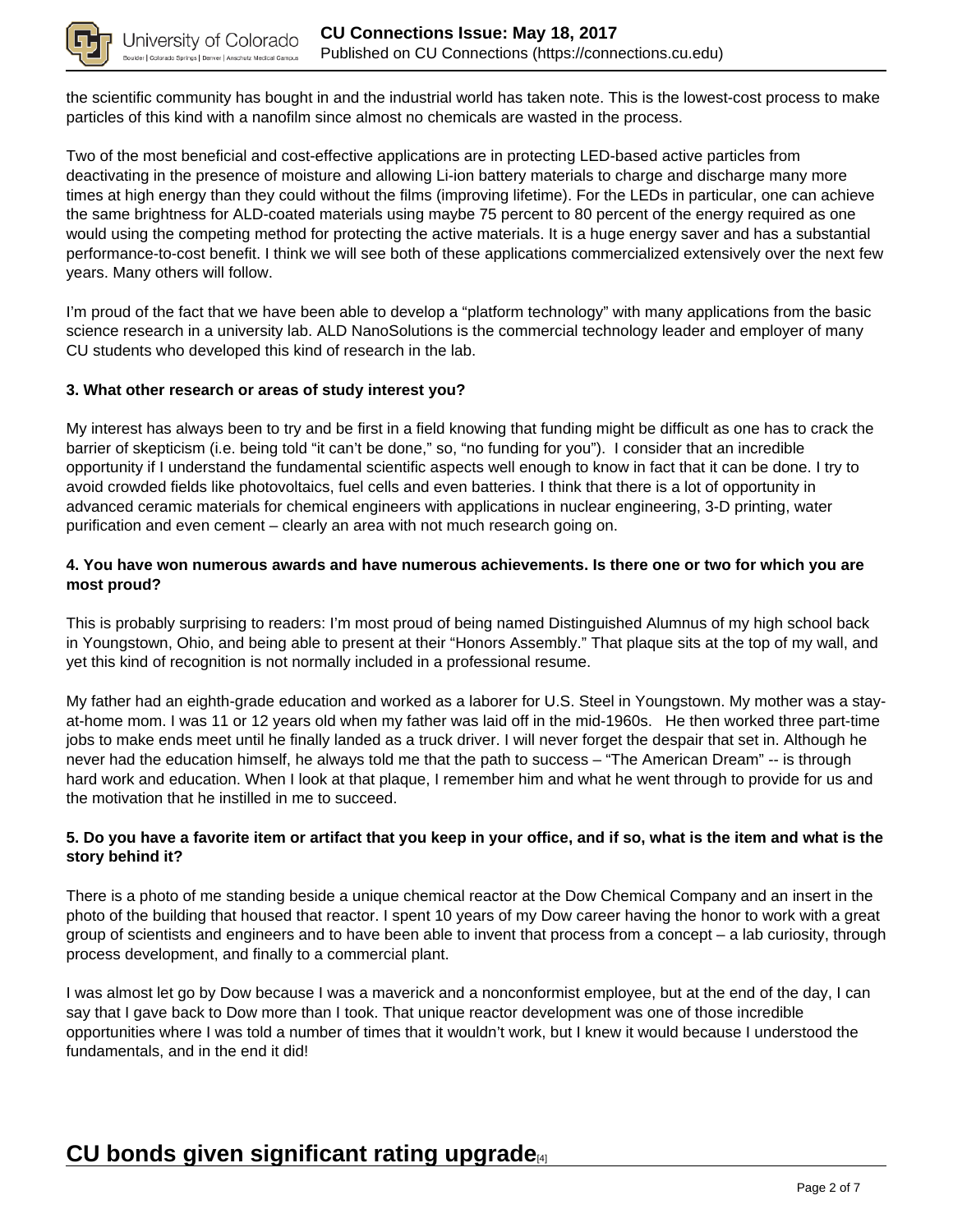

The University of Colorado's bond rating has been upgraded to Aa1 by Moody's Investors Service.

The rating boost indicates to investors a stable outlook for CU's existing and future bonds.

"The upgrade to CU's rating not only demonstrates confidence in how we operate the university, but also will allow us to realize millions of dollars in interest cost savings in the coming years," said CU President Bruce D. Benson. "Our strategies for how we approach our key revenue streams, as well as our focus on efficiency in our operations, are reflected in this upgrade."

In its credit opinion, Moody's cited CU's "demonstrated success and ongoing momentum of strategic revenue and financial reserve growth, in addition to improving leverage as its pace of debt financed capital investment tapers down."

Increased private support, an impressive research profile, excellent strategic positioning and ongoing tuition revenue also were cited by Moody's as among the reasons for the upgrade to Aa1. Low state funding for operations and capital remains a caveat that Moody's notes to investors.

Additionally, Fitch Rating Service confirmed its existing AA+ rating of CU. At this point, there is only one rating category, Aaa/AAA, for each rating agency that is higher than CU's Aa1/AA+.

"The stable outlook reflects our expectations that CU will continue to record steady student demand and growth in student charges, strong research activity and flexibility to adjust to federal funding challenges, and substantial gift support," Moody's writes in the opinion. "CU's rating, which is now one rating grade above the state's Certificates of Participation rating, reflects the university's favorable revenue growth and diversity to offset state funding limitations."

# **Faculty Council approves revisions to conflict-of-interest policy**[5]

The Faculty Council has passed a motion for approval to proposed revisions in Administrative Policy Statement 5012[6], which clarifies requirements relating to conflicts of interest in research and teaching.

The council approved the motion at its final meeting of the academic year, May 11 at 1800 Grant St. The changes would take effect in July, pending the approval of President Bruce Benson.

The meeting also included discussion of the upcoming review of Article 5 of the Board of Regents laws and policies. Article 5 is relevant to all faculty, as it entails appointment and evaluation, principles of academic freedom, faculty government, and dismissal for cause and grievances.

Michael Lightner, vice president for academic affairs, is leading the review of academic policies, which is part of the ongoing systemwide review of CU Regent laws and policies. Members of the CU community and the public may track progress and provide input at this website[7].

"Our current thinking is to try as much as possible to keep the current structure of Article 5, so that if we can reach agreement on particular sections, we can send them forward whether they're changed or unchanged," Lightner told the council. "Trying to get all of Article 5 done at once would be too big a lift."

Lightner said discussions with all campus faculty assemblies will need to take place during the process, with issues potentially pertaining to all of the Faculty Council's committees.

The systemwide review of Regent laws and policies is expected to continue through late next year. It is being led by Patrick O'Rourke, vice president, university counsel and secretary of the board, in coordination with Leonard Dinegar,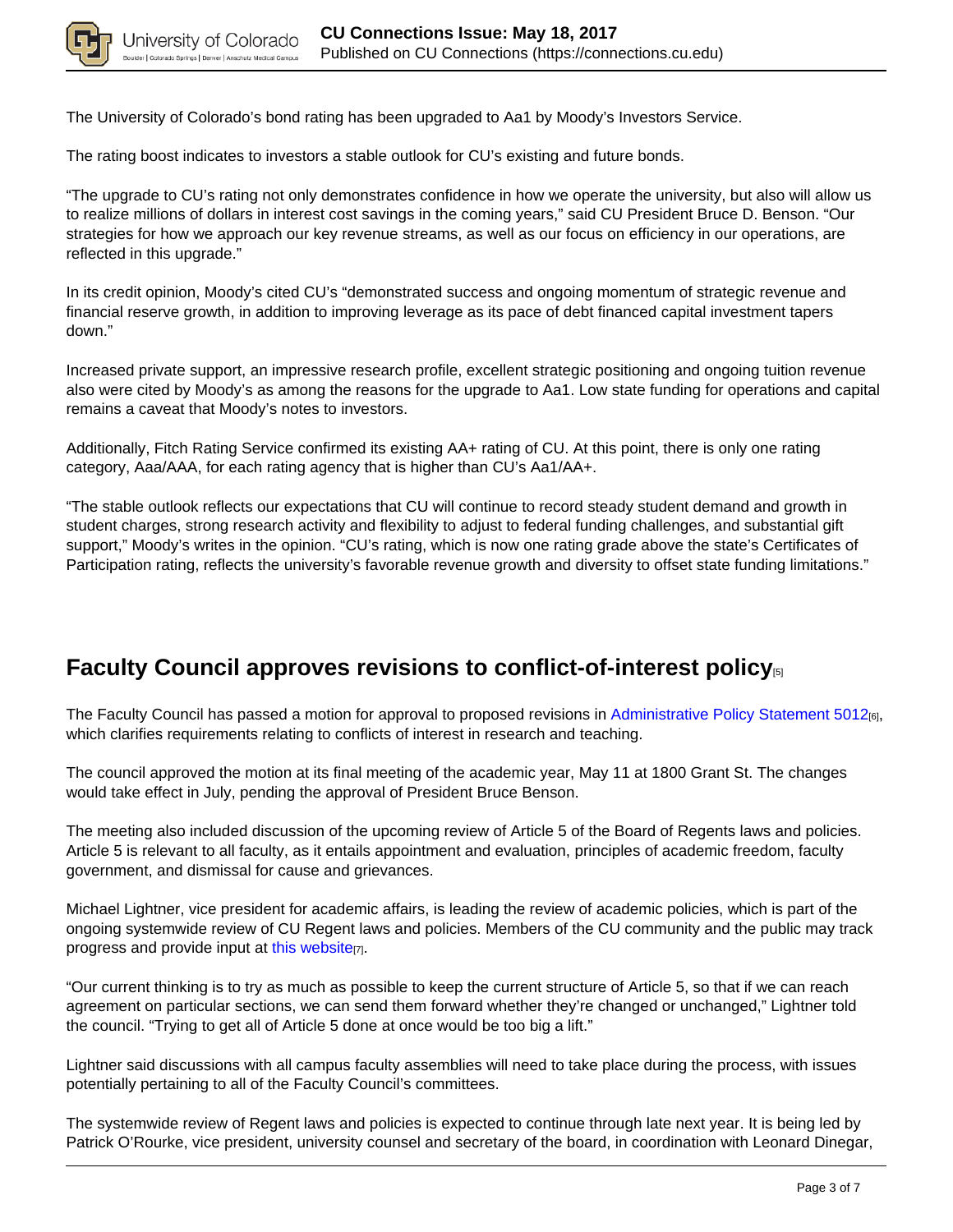

senior vice president and chief of staff.

lo Springs | De

# **CU diversity will be celebrated at Denver PrideFest**[8]

[9]

The University of Colorado is proud to sponsor Denver PrideFest 2017.

The Faculty Council's Lesbian, Gay, Bisexual, Transgender and Queer + (LGBTQ+) committee is rallying participants for the June 17-18 event.

"We are excited to be engaged with this event and to celebrate our diverse CU community and the larger community," the committee announced.

All members of the CU community are invited and encouraged to participate.

Anyone interested in volunteering to help with the CU event booth at the festival or to walk in the parade is asked to contact Faculty Council Administrator Rian Cheley[10]. You will receive more information as Denver PrideFest 2017[11] draws near.

More information: CU Lesbian, Gay, Bisexual, Transgender, and Queer + (LGBTQ+)[12]; Denver PrideFest 2017[11]; questions or comments, please email rian.cheley@cu.edu[10].

### **Faculty Course Questionnaire will move fully online in fall 2017**[13]

### **Diesels pollute more than tests detect; excess emissions kill 38,000 yearly**[14]

**Some mother cells kick DNA damage 'down the road' to offspring** 

**Chancellor memo: 'I am honored to serve'**[16]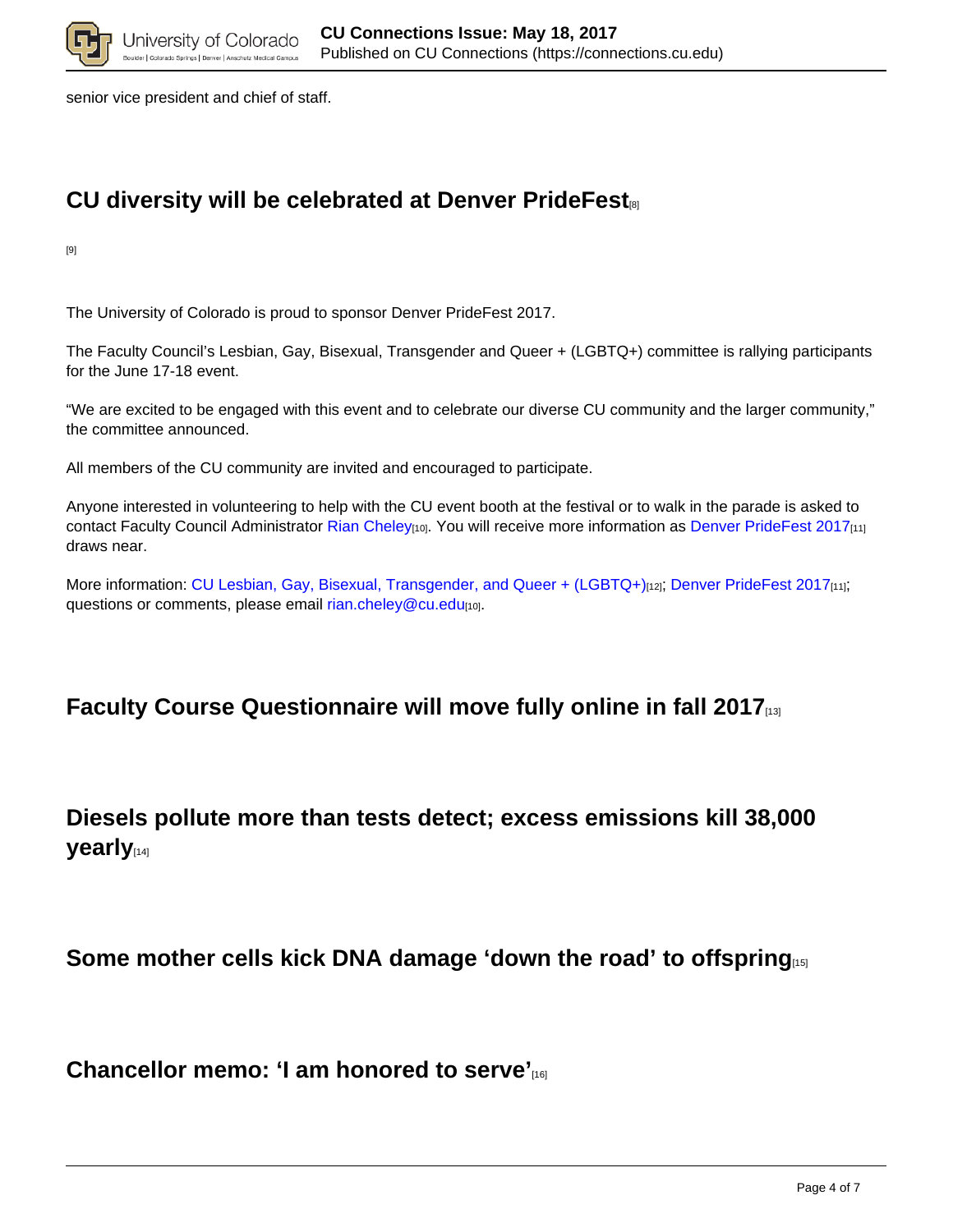

#### **Zhou selected as interim dean**

### **Wartgow receives honorary CU degree**

## **Landmark \$38 million gift, new partnership make CU Anschutz a national leader in mental health care for veterans**[19]

### **Building Better Babies Symposium set for May 31**[20]

[21]

The Building Better Babies Symposium<sub>[22]</sub> is set for 8 a.m. to 5 p.m. May 31 at the CU Anschutz Medical Campus.

The specific objectives of the symposium are to empower and inspire University of Colorado scientists and clinicians across career stages, disciplines, and schools to showcase existing strengths on our campus in the area of Developmental Origins of Health and Disease (DOHaD); to catalyze new collaborations and ideas; to review the key mechanisms underpinning early life origins of disease; to explore emerging novel therapeutic intervention approaches; to discuss the impact of the DOHaD perspective on personalized medicine, health care organizations and health care costs; and to help develop the future agenda of the Building Better Babies Program.

The symposium will feature five exceptional keynote speakers, all world leaders in developmental programming, representing the translational and interdisciplinary impact of this rapidly evolving research field. Investigators on the Anschutz Medical Campus are recognized as leaders in this research field and have brought together an exciting and inspiring program.

The Building Better Babies Program, initiated by 60 individual investigators at the campus, is a transformative and multidisciplinary initiative to highlight the critical importance of early life influences on lifelong health and adult disease. It also explores how mechanistic links between an adverse early life environment and later disease can be exploited to develop novel intervention strategies in pregnant women and infants.

The prevailing paradigm for some time has been that disease is largely caused by an interaction between genes and lifestyle. However, the DOHaD concept, now widely accepted and based on both strong epidemiological evidence and studies in animal models, supports that major chronic diseases – including neuropsychiatric disorders, diabetes, obesity, allergies, cardiovascular and lung disease – have their origins in fetal life and early childhood. This transformative discovery has profound public health consequences and will likely change the way we practice medicine.

Registration for the symposium is free, and includes a light breakfast, lunch, and afternoon refreshments. To register for the symposium: http://bit.ly/bbbsymposium[23]

For more information on the symposium: http://bit.ly/cudenver-drs[22]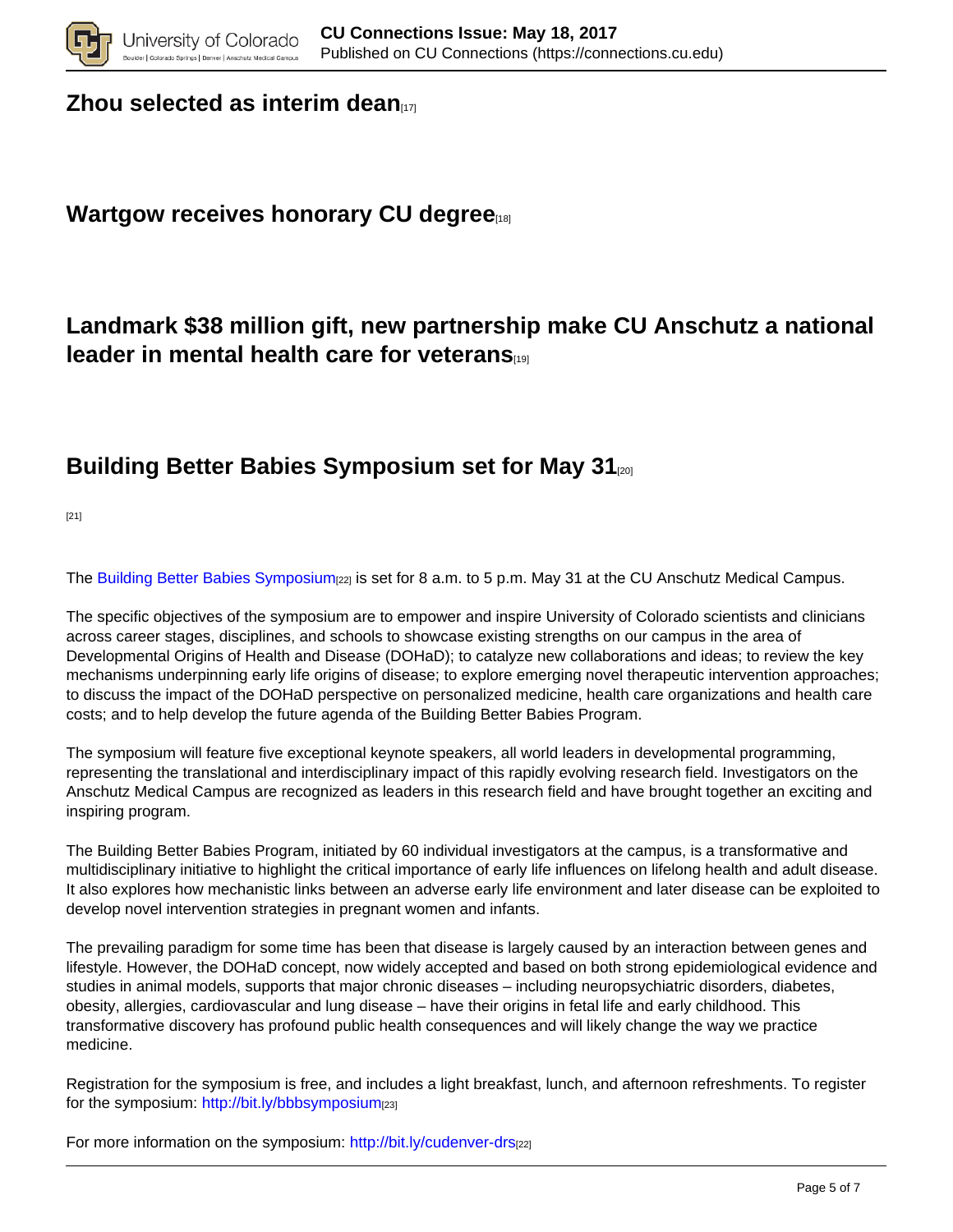

### **Ruth Ellen Kocher appointed divisional dean for arts and humanities**[24]

### **Employee of Quarter Burkart considers campus family**[25]

## **University Perspective Program announces 2017 Graduates**[26]

[27]

The University Perspective Program at CU has announced its 2017 class of graduates.

Founded in 1987 (and originally referred to as the University Fellows program), the University Perspective Program has an alumni list of over 400 graduates. The program's goal is to provide staff with a broader knowledge of the CU system and its interactions with the Board of Regents, the Legislature, the community and the state.

The program continues to "wow" participants as they are given an opportunity to learn firsthand, through organized visits to each of the four campuses in the CU System, about the unique role and mission of each campus, as well as the CU system office. Participants also learn about the legislative process by visiting the Capitol, and gain insight into the CU Boulder relationship with the city of Boulder.

The University Perspective Program is a testament of the commitment to employee learning and leadership development on the part of CU Boulder and CU system executive leaders. Participants come away from the program as stronger ambassadors of CU Boulder and the CU system.

#### 2017 Graduates:

**Amy Westfeldt,** Office of Advancement **Tracee DeAntoni,** Department of Human Resources **Jessica Oppen,** Office of Admissions **Robert M. Leo,** Facilities Management **Jason Straub,** Institutional Research **Erick Aguirre,** Office of Financial Aid **Laura Snyder,** Office of Information Technology **Lori Black,** Office of Infrastructure and Safety **Lauren Hasselbacher,** Office of Institutional Equity and Compliance **Nicole LaRocque,** Recreational Services **John Helmers,** Leeds School of Business **Lauren Cole,** Aerospace Engineering Sciences **Maria Castro Barajas,** ODECE Pre-Collegiate Development Programs **Beth Myers,** College of Engineering and Applied Science **Quentin McAndrew,** Graduate School **Alicia Turchette,** Women and Gender Studies **Ari Harrison,** Office of Information Technology **Rory Korpela,** College of Engineering and Applied Science

Coordinated by **Lauren Harris,** Senior Training and Development Specialist